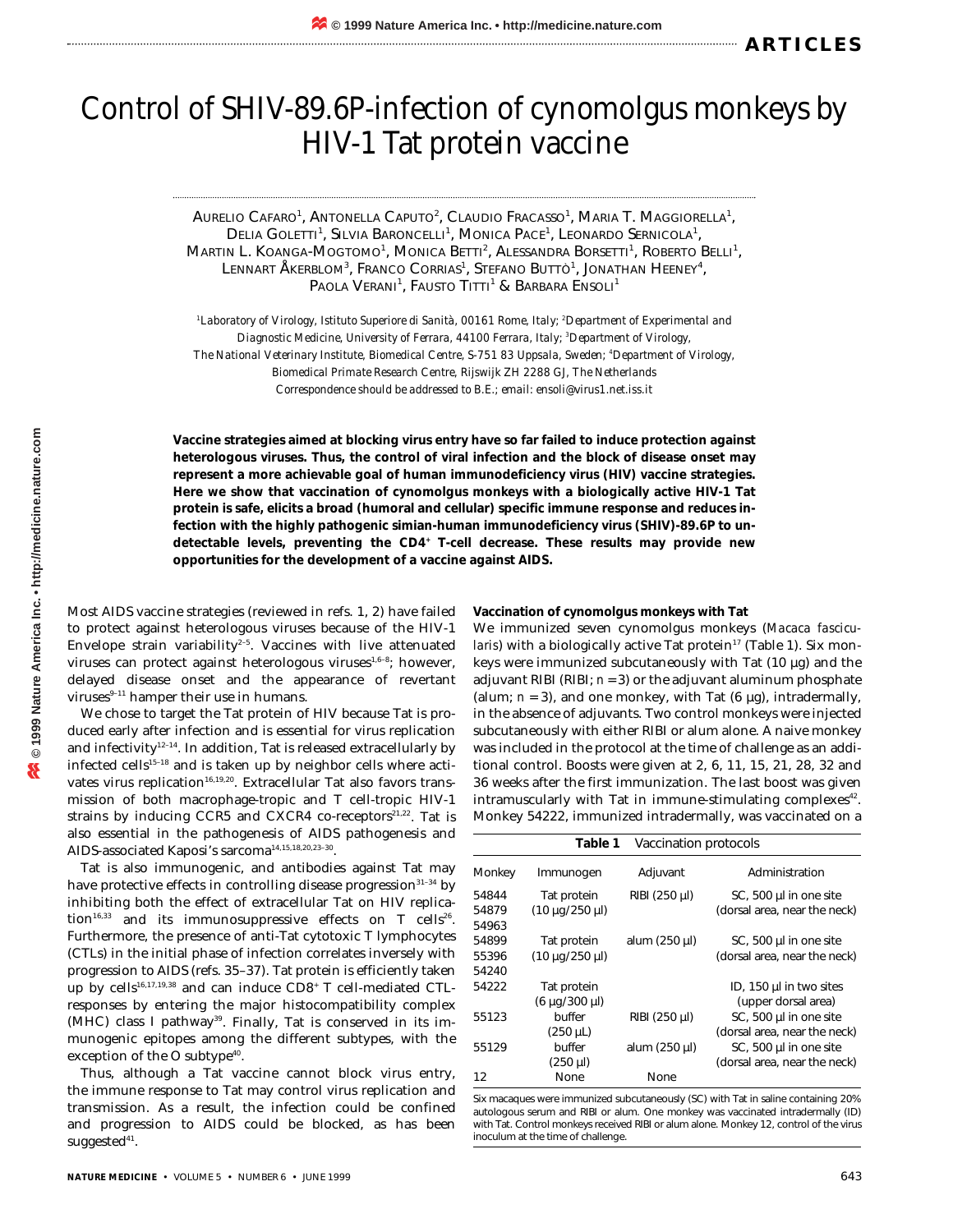**Fig. 1** Humoral responses to Tat. *a*–*c*, Titers of antibody against Tat after the first immunization (week 0). Monkeys were inoculated with:  $a$ , RIBI + Tat: 54844 ( $\diamondsuit$ ), 54879  $\Box$ ), 54963  $(\triangle)$  or RIBI alone: 55123 (O); **b**, alum + Tat: 54899 ( $\diamondsuit$ ), 55396 ( $\square$ ), 54240 ( $\triangle$ ) or alum alone: 55129 (O); or **c**, Tat alone: 54222 ( $\triangle$ ). Titers represent the reciprocal of the last plasma dilution at which the test was still positive. *d*–*e*, Percentages of inhibition by plasma (1:2 dilution) from vaccinated monkeys of the rescue of Tat-defective proviruses induced by 60–500 ng/ml Tat. Plasma obtained at week 21 after immunization. Macaques were vaccinated with: *d*, RIBI + Tat: 54844 ( $\Diamond$ ), 54879 ( $\square$ ), 54963 ( $\triangle$ ); or **e**, alum + Tat: 54899 ( $\diamondsuit$ ), 55396 ( $\Box$ ), 54240 ( $\triangle$ ). Controls ( $\circ$ ), pooled pre-immune plasma from the corresponding groups.



slightly different schedule (on weeks 0, 5, 12, 17, 22, 27, 32, 38, 42 and 48) and did not receive the boost of immune-stimulating complexes.

No signs of local or systemic toxicity were seen at the time of vaccination, and clinical laboratory tests (blood cell counts, blood chemistry and FACS analysis), done each time blood was drawn, were always in the normal range (data not shown).

## **Humoral and cellular responses to Tat after vaccination**

The six monkeys inoculated with Tat and RIBI or alum seroconverted by week 6 after the first immunization, and the antibody titers increased up to 1:25,600 in all monkeys immunized with Tat and alum, and up to 1:12,800 in the monkeys immunized with Tat and RIBI; these titers remained stable up to 50 weeks after the first immunization (Fig. 1*a* and *b*). Monkey 54222 (given Tat intradermally) developed low titers of antibodies against Tat (1:100), which were detected up to 32 weeks after immunization (Fig. 1*c*).

|                                                                                                 | Reciprocal of plasma dilution<br>10000<br>1000<br>100<br>10<br>$\mathbf{I}$         |                                                   |                      |
|-------------------------------------------------------------------------------------------------|-------------------------------------------------------------------------------------|---------------------------------------------------|----------------------|
| 8 32 36<br>44 50<br>40                                                                          | $\bf{0}$                                                                            | $\overline{2}$<br>21<br>6<br>15<br>28<br>32<br>11 | 36<br>40<br>50<br>44 |
| unization                                                                                       |                                                                                     | Weeks after immunization                          |                      |
| Tat                                                                                             | $\boldsymbol{d}$                                                                    | RIBI + TAT                                        |                      |
| 38<br>42<br>48<br>32<br>27<br>2                                                                 | .100<br>% of inhibition of TAT activity<br>80<br>60<br>40<br>${\bf 20}$<br>$\bf{0}$ | 120<br>240<br>60                                  | 500                  |
| immunization                                                                                    |                                                                                     | Amount of exogenous Tat (ng/ml)                   |                      |
| $\boldsymbol{e}$<br>% of inhibition of TAT activity<br>100<br>80<br>60<br>40<br>20<br>$\pmb{0}$ | 120<br>60                                                                           | $Alum + TAT$<br>Ð<br>240<br>500                   |                      |
|                                                                                                 |                                                                                     | Amount of exogenous Tat (ng/ml)                   |                      |
|                                                                                                 |                                                                                     |                                                   |                      |

 $\rightarrow$ 

50

In addition, at week 21 after immunization, plasma from the six macaques inoculated with Tat and RIBI or alum were capable of neutralizing the activity of 120–500 ng/ml of Tat on HIV-1 replication, compared with pre-immune plasma (Fig. 1*d*–*e*), as shown by the inhibition of the rescue of Tat-defective proviruses induced after the addition to the cells of serial con-

| Table 2               | Tat-specific CTLs and TNF- $\alpha$ production in vaccinated monkeys |                                   |           |           |                                    |           |           |           |
|-----------------------|----------------------------------------------------------------------|-----------------------------------|-----------|-----------|------------------------------------|-----------|-----------|-----------|
| Group                 | Monkey                                                               | Specific killing (%) <sup>a</sup> |           |           | TNF- $\alpha$ (pg/ml) <sup>b</sup> |           |           |           |
|                       |                                                                      | Week 28                           |           | Week 36   |                                    | None      | PHA       | Tat       |
|                       |                                                                      | 50:1                              | 25:1      | 50:1      | 25:1                               |           |           |           |
| RIBI + Tat (10µg, SC) | 54844                                                                | 4.7                               | 4.1       | 14.4      | 8.8                                | 0         | 958       | 70        |
|                       | 54879                                                                | <b>ND</b>                         | <b>ND</b> | <b>ND</b> | <b>ND</b>                          | $\Omega$  | 110       | 260       |
|                       | 54963                                                                | 0                                 | $\Omega$  | $\Omega$  | $\Omega$                           | <b>ND</b> | <b>ND</b> | <b>ND</b> |
| ALUM + Tat (10µg, SC) | 54899                                                                | 4.7                               | 3.9       | 15        | 8.3                                | 0         | 9         | 344       |
|                       | 55396                                                                | 1.1                               | 1.1       | $\Omega$  | 1                                  | 0         | 416       | $\Omega$  |
|                       | 54240                                                                | 7.2                               | 2.6       | <b>ND</b> | 2.6                                | 0         | $\Omega$  | 150       |
| Tat (6µg, ID)         | 54222 <sup>c</sup>                                                   | 1.2                               | $\Omega$  | <b>ND</b> | $12.4^d$                           | $\Omega$  | 30        | 50        |
| Control (RIBI)        | 55123                                                                | <b>ND</b>                         | <b>ND</b> | $\Omega$  | 0                                  | $\Omega$  | 40        | $\Omega$  |
| Control (alum)        | 55129                                                                | <b>ND</b>                         | <b>ND</b> | $\Omega$  | $\Omega$                           | $\Omega$  | 60        | $\Omega$  |

a Anti-Tat CTL activity of PBMCs; Anti-Tat CTL activity of PBMCs at 50:1 and 25:1 effector: target ration. weeks 28 and 36, after immunization. Values greater than 10% were considered positive. Monkey 54879 could not be tested because B-cell transformation with Papio herpesvirus failed despite several attempts. <sup>b</sup>TNF-α production from PBMCs obtained at week 44 after immunization; values represent the average of duplicate wells. Values below cut-off (15.6 pg/ml) were given a value of 0. 'Weeks 22 and 32 after immunization; <sup>d</sup> 12.5:1 effector:target ratio. ND, not done; SC, subcutaneously; ID, intradermally.

centrations of Tat (refs. 16,17,20). Furthermore, at week 44 after immunization, plasma from monkeys 54963 (given RIBI and Tat) and 54899 and 55396 (given alum and Tat) were capable of neutralizing the replication of the SHIV89.6P after *in vitro* acute infection of CEMx174 cells, compared with pre-immune plasma (data not shown). In both assays, neutralization correlated with the titers of antibody against Tat.

Tat-specific proliferation was seen in three of three monkeys vaccinated with Tat and RIBI (Fig. 2*a*–*c*) and in three of three vaccinated with Tat and alum (Fig. 2*e*–*g*), whereas no response was detected in the macaque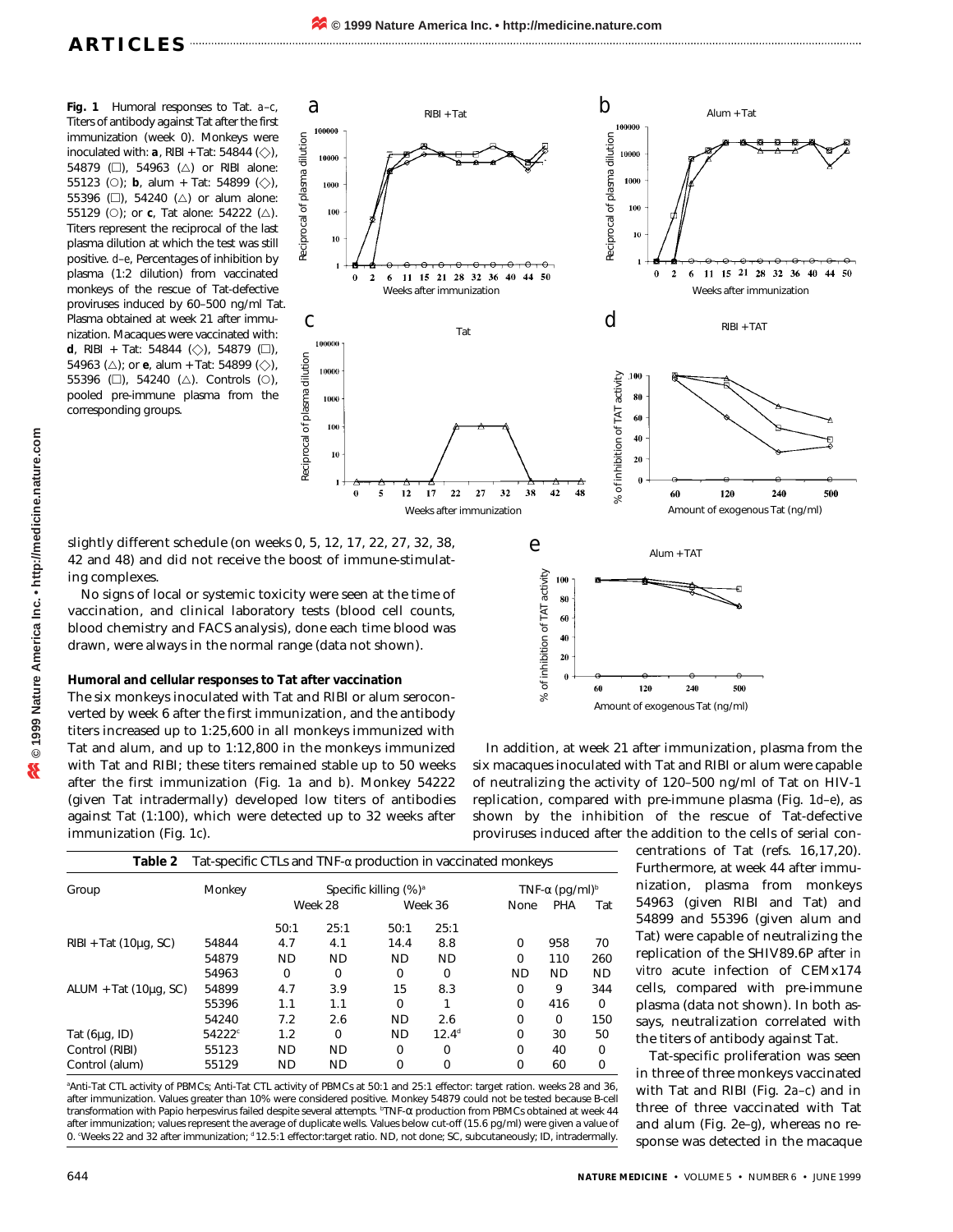vaccinated intradermally with Tat alone (data not shown) and in the control monkeys (Fig. 2*d* and 2*h*).

Specific anti-Tat CTL activity began to be detectable in the vaccinated monkeys at week 28 after immunization, but only reached levels above the cut-off (10%) at week 36 in one of two macaques vaccinated with Tat and RIBI, in one of three monkeys vaccinated with Tat and alum and in the monkey vaccinated with Tat alone (intradermally) (Table 2). Although at week 28 monkey 54240 (given alum and Tat) showed

detectable but low (below 10%) CTL activity, at week 36 the test was inconclusive.

To confirm and extend these data, at week 44 after immunization, we tested the production of tumor necrosis factor-α (TNFα), a known mediator of CTL activity<sup>43-46</sup>, after stimulation of peripheral blood mononuclear cells (PBMCs) with Tat or phytohemagglutinin (PHA). Monkeys 54879 and 54240 (for which CTL activity could not be tested or was inconclusive, respectively) and the monkeys that showed anti-Tat CTL activity all produced



| Table 3                          | TNF- $\alpha$ production by CD8 <sup>-</sup> and CD8 <sup>+</sup> cells after Tat stimulation, and<br>correlation with cell phenotype |                |                                                                        |                                                                                                                                                                         |      |                     |
|----------------------------------|---------------------------------------------------------------------------------------------------------------------------------------|----------------|------------------------------------------------------------------------|-------------------------------------------------------------------------------------------------------------------------------------------------------------------------|------|---------------------|
| Group                            | Monkey                                                                                                                                |                | TNF- $\alpha$ (pg/ml)<br>CD8 <sup>-</sup> cells CD8 <sup>+</sup> cells | $CD8+$ cells $(\%)$<br>Total                                                                                                                                            |      | CD3+/CD8+ CD3-/CD8+ |
| $RIBI + Tat$<br>$(10 \mu g, SC)$ | 54879                                                                                                                                 | 2              | 22                                                                     | 88.6                                                                                                                                                                    | 93.4 | 6.6                 |
| $alum + Tat$<br>$(10 \mu g, SC)$ | 54899                                                                                                                                 | $\mathfrak{D}$ | 19                                                                     | 72                                                                                                                                                                      | 85   | 15                  |
|                                  | 54240                                                                                                                                 |                |                                                                        | 74.2                                                                                                                                                                    | 94.5 | 5.5                 |
|                                  |                                                                                                                                       |                |                                                                        | Week 44 after immunization. Percentage of total CD8 <sup>+</sup> cells, CD3 <sup>+</sup> /CD8 <sup>+</sup> T cells and CD3 <sup>-</sup> /CD8 <sup>+</sup> NK cells. SC, |      |                     |

Week 44 after immunization. Percentage of total CD8<sup>+</sup> cells, CD3<sup>+</sup> subcutaneously.

> TNF-α after Tat stimulation (Table 2). In contrast, monkeys lacking CTL activity, including the control monkeys, produced TNF-α after stimulation with PHA but not with Tat (Table 2).

> To determine the cell source of TNF-α after Tat stimulation, we separated PBMCs from three of the five responsive monkeys (54879, 54899 and 54240, for which cells were available) into CD8– and CD8+ subsets and evaluated Tat-induced TNF-α production separately in the two cell fractions, which we also analyzed by FACS. The main source of TNF- $\alpha$  (~90%) was the CD8<sup>+</sup> cell fraction, which was mostly (range, 85–94.5%) T cells

(CD3+ /CD8+ ) with a minority (range, 5.5–15%) of NK cells (CD3– /CD8+ )(Table 3).

From week 11 or 15 after primary immunization, skin tests to Tat produced positive results in two of three monkeys inoculated with Tat and RIBI ( 54879 and 54963) and in three of three monkeys inoculated with Tat and alum (data not shown). Monkey 54222 (given Tat intradermally) did not show any reactivity to Tat. All monkeys responded to the recall antigen tetanus toxoid.

### **Challenge with SHIV89.6P**

We used SHIV-89.6P for the virus challenge because it is highly pathogenic in macaques and because it contains the *tat* gene of HIV-1 (ref. 47). The virus stock used for challenge was derived from a cynomolgus macaque inoculated with the original SHIV89.6P from rhesus monkeys.

To determine virus pathogenicity in cynomolgus and the monkey infectious dose  $(MID_{50})$ , we inoculated virus stocks obtained from rhesus and cynomolgus macaques into six and eight monkeys, respectively. There were high levels of virus replication and a profound and persistent decrease in CD4 T cells in all monkeys inoculated with each virus stock (from 2,852 to 2.8  $MID_{50}$ ) (data not shown), as described<sup>47</sup>. Therefore, we challenged all vaccinated macaques and the two control monkeys intravenously with 10  $MID_{50}$  of SHIV-89.6P. As an additional control, we inoculated a naive monkey (12) with 2.8 MID50 of the virus, a dose lower than the challenge dose.

Fig. 2 Lymphoproliferative responses.  $\blacktriangle$ , Tat;  $\blacklozenge$ , tetanus toxoid. Monkeys were inoculated with:  $a-c$ , RIBI + Tat;  $d$ , RIBI alone (control); *e*–*g*, alum + Tat; or *h*, alum alone (control). Vertical axis, fold of proliferation (measured by <sup>3</sup>H-thymidine incorporation) of antigen-stimulated cells compared with unstimulated cells (stimulation index); values greater than 3 (cut-off) were considered positive. Monkey 54222, inoculated with Tat alone, responded to tetanus toxoid (fivefold to tenfold) but not to Tat (data not shown). Response to PHA, positive control (stimulation index ≥ 4).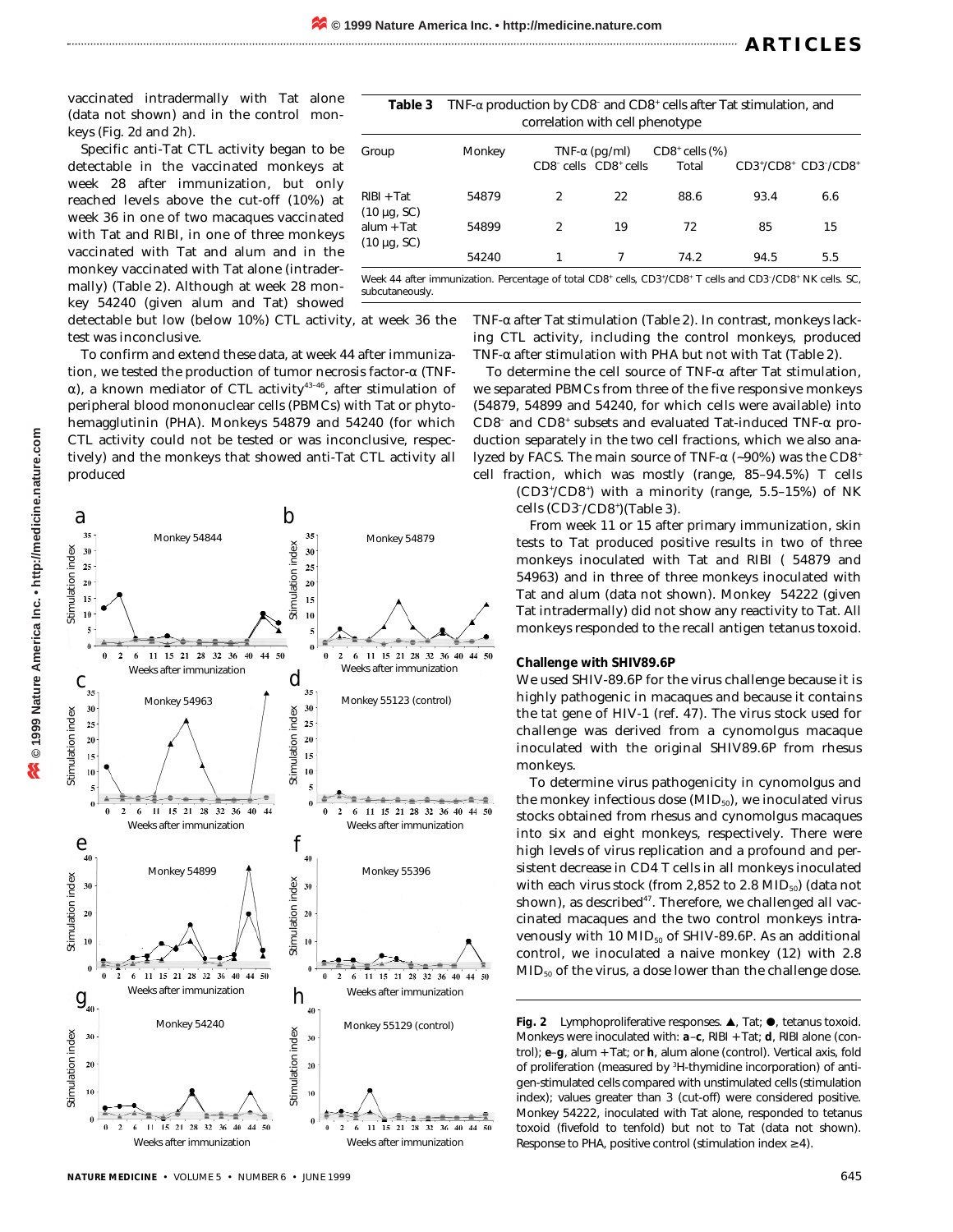**Fig. 3** Detection of viral infection up to 28 weeks after challenge with SHIV-89.6P. *a*–*c*, Detection of p27 'antigenemia'. *d*–*f*, Detection of plasma viremia (SHIV RNA copies/ml plasma). Monkeys were inoculated with: *a* and *d*, RIBI + Tat: 54844 ( $\diamondsuit$ ), 54879 ( $\square$ ), 54963 (△); *b* and *e*, alum + Tat: 54899 (◇), 55396 (□), 54240 (△); or  $c$  and  $f$ , RIBI alone: 55123  $(\diamondsuit)$ , alum alone:  $55129$  ( $\Box$ ) or nothing: 12  $(\triangle)$ .



After challenge, all three control monkeys were infected, as indicated by the presence of p27 antigen (Fig. 3*a*–*c*) and viral RNA (Fig. 3*d*–*f*) in plasma. In contrast, only two vaccinated monkeys (54963, given Tat and RIBI, and 55396, given Tat and alum) were infected, as shown by both assays (Fig. 3). For the other five vaccinees, including monkey 54222 (given Tat alone), p27 and viral RNA were always undetectable. Moreover, PBMCs from both the control macaques and the two vaccinated, infected monkeys had a high proviral copy number from week 2 after challenge (Fig. *4a*–*c*). One other macaque (54879, given Tat and RIBI), had a very low proviral copy number (1.5 copies/µg DNA) only at week 14 after challenge and not later (Fig. *4a*–*c*). In contrast, in all the other vaccinated monkeys, including monkey 54222 (given Tat alone), proviral DNA was always undetectable.

The control monkeys and the two vaccinated and infected monkeys (54963 and 55396) also had consistently high levels of cell associated viral load (cytoviremia) (Fig. 4*d*–*f*). In contrast, the other five vaccinated macaques were always negative, including monkey 54222 (given Tat alone). Moreover, each attempt to isolate virus (done since week 14 after challenge) from PBMCs depleted of CD8<sup>+</sup> T cells and stimulated with PHA from these five monkeys failed (Fig. 4).

To verify that infection had occurred also in the 'protected' monkeys, we did serological assessments. Antibodies against SIV were detected in all the macaques from week 2 or 4 after challenge (Fig. 5). Control monkeys had the highest titers (at least 2 logs higher) and these increased rapidly compared with those of the vaccinated monkeys. The two infected, vaccinated monkeys, however, had higher titers than the five 'protected' monkeys, but these were delayed compared with those of the control monkeys. Moreover, in the five 'protected' monkeys, titers of antibody against SIV became undetectable from week 14 or 18 after challenge. Antibodies against the HIV-1 Env of SHIV89.6P were detected in plasma from three of three control monkeys and in the two vaccinated and infected monkeys, but not in the other monkeys (data not shown). However, they were detected by *in vitro* antibody production in the supernatants of cultured PBMCs stimulated with mitogen pokeweed (PWM) from all the monkeys, with the highest titers in the control monkeys (data not shown). Thus, infection probably had occurred in all monkeys after challenge; however, in five of seven vaccinated monkeys, it was kept at a very low or undetectable level.

Consistent with these data, the CD4<sup>+</sup> T-cell counts decreased considerably in both the control monkeys and the two vaccinated and infected monkeys, whereas they remained high and stable in the five 'protected' macaques (Fig. 6). An increase in CD8+ cells was detected in all monkeys after challenge. However, at week 23 or 28 after challenge, the number of CD8<sup>+</sup> lymphocytes returned to values similar to values before challenge (Fig. 6).

## **Discussion**

These data indicate that immunization with a biologically active Tat protein is safe and induces a complete Tat-specific immune response. Vaccination with Tat controlled (up to 28 weeks after challenge) infection with the highly pathogenic virus SHIV-89.6P in five of seven vaccinated monkeys. In these monkeys, the CD4<sup>+</sup> T-cell numbers did not decrease after challenge, confirming that the Tat vaccine blocked virus replication and, consequently, prevented the CD4<sup>+</sup> T-cell decrease. All parameters of virus replication and a profound CD4 T-cell decrease were seen in all the naive monkeys ( $n = 16$ , including the controls of the vaccination protocol) inoculated in our lab with different  $MID_{50}$  (from 2,852 to 2.852) of SHIV89.6P (grown in Rhesus or in cynomolgus), except in five of seven of the Tat-vaccinated monkeys.

Although high titers of neutralizing antibodies against Tat were present in all vaccinated monkeys (except for monkey 54222, inoculated with Tat intradermally), two of three of the monkeys capable of neutralizing both Tat activity and *in vitro* SHIV replication were infected after challenge. No virus was detected in the monkey inoculated with Tat alone, which had low antibody titers. In contrast, anti-Tat CTLs and/or Tat-induced TNF-α production were found in all 'protected' monkeys, but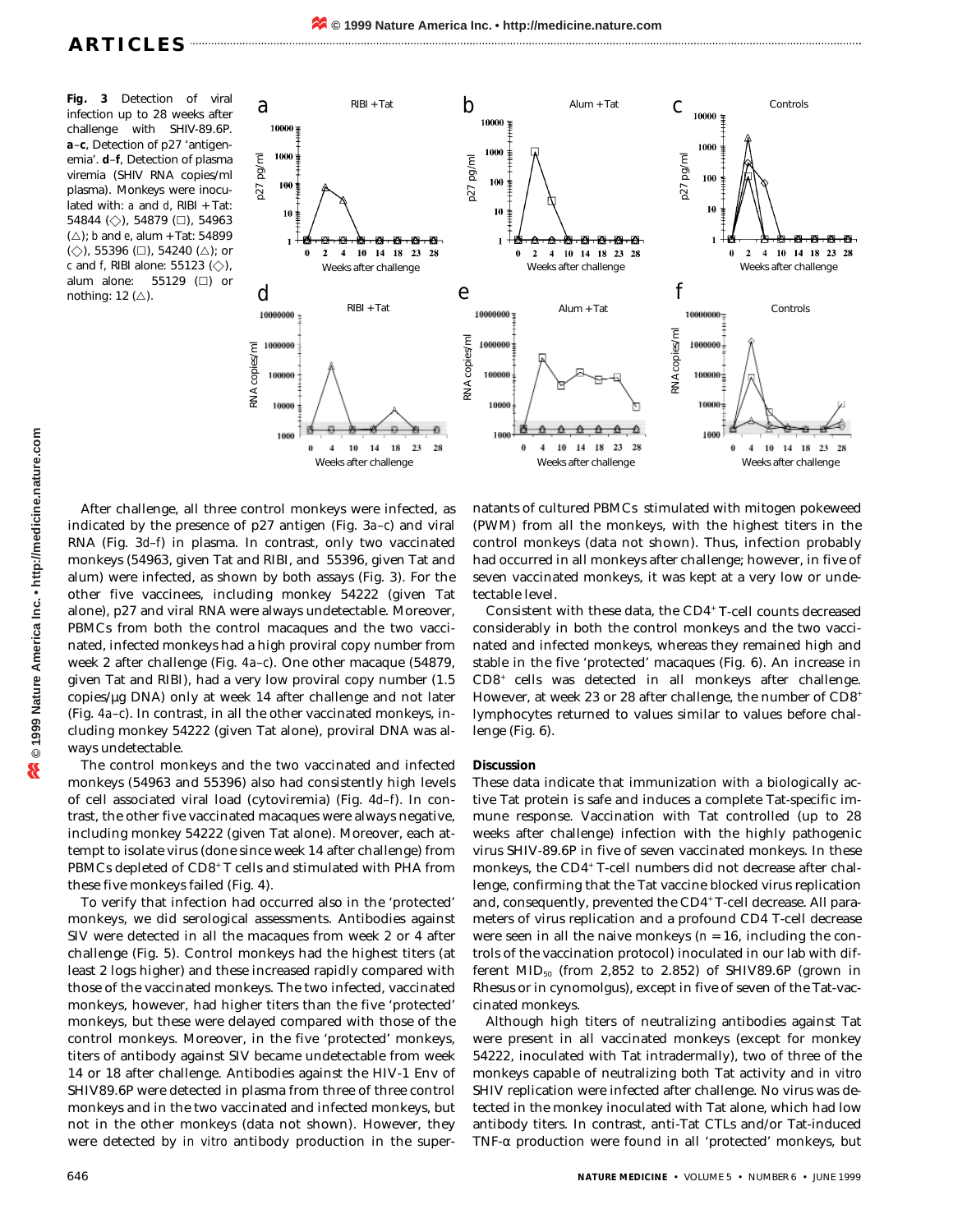**Fig 4** Detection of viral infection after challenge with SHIV-89.6P. *a*–*c*, Quantitation of the SIV proviral copy number (copies/µg DNA) up to 28 weeks after challenge. *d*–*f*, Cytoviremia (infected cells/10<sup>6</sup> PBMCs) or virus isolation up to 23 weeks after challenge. From week 14 after challenge, all monkeys negative in cytoviremia were tested for virus isolation (instead of cytoviremia) after CD8<sup>+</sup> T-cell depletion and stimulation with PHA and rhIL-2, and the results were always negative. Monkeys were inoculated with: *a* and *d*, RIBI + Tat: 54844  $(\diamondsuit)$ , 54879 ( $\square$ ), 54963 ( $\triangle$ ); *b* and *e*, alum + Tat: 54899  $(\diamondsuit)$ , 55396  $(\square)$ , 54240 ( $\triangle$ ); or *c* and *f*, RIBI alone:  $55123$  ( $\diamondsuit$ ), alum alone: 55129  $(\square)$  or nothing: 12  $(\triangle)$ . *c*, For monkey 12 (control monkey inoculated



with 2.8 MID $_{50}$  of SHIV), DNA PCR was also positive at week 2, however, the proviral copy number was not determined. *f*, Before week 23, mon-

key 12 was always tested by virus isolation and results were always positive (data not shown).

they were undetectable in the two infected, vaccinated monkeys. Most of this TNF- $\alpha$  originated from the CD8<sup>+</sup> T-cell subset, confirming that CTLs detected in the monkeys belong to this cell type39.

The low levels of the anti-Tat CTLs detected before challenge in our monkeys are not surprising, because although Tat-specific CTLs responses can interfere with disease progression $36$ , the CTL levels are generally much lower and therefore are not com-



parable with those detected against other viral proteins such as Gag, Pol or Env (refs. 36,37,48–50).

These data indicate that a cellular response to Tat may be involved in controlling infection, as suggested by previous work $36$ and by data showing an inverse correlation between the presence of CTLs and HIV-1 viral load<sup>50</sup>. However, these data do not exclude the possibility of a role for antibodies against Tat in controlling infection and progression to AIDS. In particular, the two vaccinated, infected monkeys had slowly increasing and lower titers of antibodies against SIV or HIV, compared with those of the control monkeys, indicating that neutralizing antibodies against Tat may interfere with virus replication.

An AIDS vaccine based on Tat represents a strategy aimed at controlling HIV replication and at modifying the virus–host interaction that leads to progressive immunodeficiency and disease onset. However, the immune response against Tat cannot block virus entry. In fact, it is likely that a low level and/or abortive infection has occurred also in the five 'protected' monkeys, as indicated by the presence of transient and low titers of antibody against SIV.

Sera from HIV-1-infected Ugandan patients, infected with the A and D subtypes of HIV-1 (ref. 51), recognize our Tat protein (derived from an HIV-1, subtype B strain) (S.B. *et al*., unpublished data), which indicates that Tat is sufficiently conserved to be an optimal vaccine target against infection with all or

**Fig. 5** Titers of antibody against HIV-2/SIV up to 28 weeks after challenge with SHIV-89.6P. Monkeys were inoculated with:  $a$ , RIBI + Tat: 54844 ( $\diamondsuit$ ), 54879 ( $\Box$ ), 54963 ( $\triangle$ ); **b**, alum + Tat: 54899 ( $\diamondsuit$ ), 55396 ( $\Box$ ), 54240 ( $\triangle$ );  $c$ , Tat alone: 54222 ( $\Diamond$ ); or  $d$ , RIBI alone: 55123 ( $\Diamond$ ), alum alone: 55129 ( $\square$ ) or nothing: 12 ( $\triangle$ ). Titers represent the reciprocal of the last dilution at which plasma were still positive.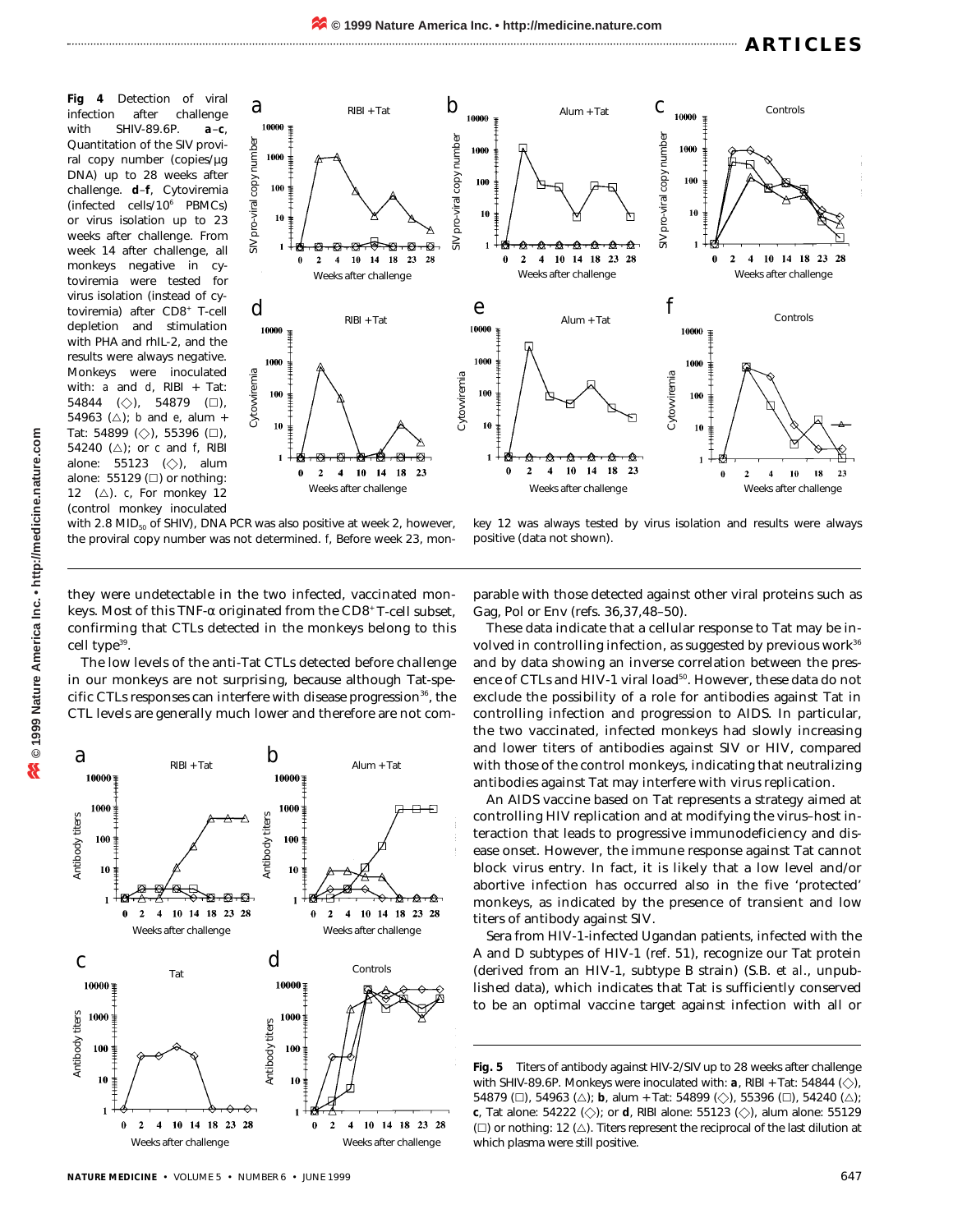Fig. 6 CD4<sup>+</sup> and CD8<sup>+</sup> T-cell counts up to 28 weeks after challenge with SHIV-89.6P. *a*, *c*, *e* and *g*. Numbers of CD4+ T cells/µl; *b*, *d* ,*f* and *h*. Numbers of CD8+ T cells/µl. Monkeys were inoculated with: a and b, RIBI + Tat, 54844  $(\diamondsuit)$ ; 54879 ( $\square$ ), 54963 ( $\triangle$ ); c and d, alum + Tat: 54899  $(\diamondsuit)$ , 55396 ( $\square$ ), 54240 ( $\triangle$ ); e and f, Tat alone: 54222 ( $\diamondsuit$ ); or g and h, RIBI aone: 55123  $(\diamondsuit)$ , alum alone: 55129  $(\square)$ or nothing: 12  $(\triangle)$ .

most viral strains. Because Tat delivered as DNA or as a Tat toxoid is safe and immunogenic in animals and humans $34,48,52-54$ , Tat, alone or combined with other viral products, may represent an optimal target for AIDS vaccine development for both preventive and therapeutic applications.

## **Methods**

**Animals.** Adult cynomolgus monkeys (*Macaca fascicularis*) were housed in single cages within level 3 biosafety facilities according to the European guidelines for non-human primate care (ECC, Directive No. 86-609, Nov. 24, 1986). Monkeys were examined and their weights and rectal temperatures were measured while they were sedated by ketamine hydrochloride anaesthesia (10 mg/kg). Blood samples for hematological, immunological and virological analysis were obtained in the morning before food administration.

**HIV-1 Tat protein expression, purification and inoculation.** HIV-1 Tat from the HTLV-IIIB isolate (subtype B) was expressed in *Eschericia coli,* purified to homogeneity by heparin-affinity chromatography and high-performance liquid chromatography and stored lyophilized at –80 °C as described<sup>17</sup>. Purified Tat had full biological activity in several assays<sup>15-17</sup>. As Tat is sticky, oxydizes easily and is photoand thermo-sensitive<sup>16</sup>, it was resuspended in degassed buffer before use *in vitro*<sup>17</sup> or in saline containing 20% of autologous serum for monkey injection. Plasticware, syringes and needles were rinsed in medium containing 10% fetal calf serum (FCS) or in saline containing 20% autologous serum, and all of these procedures were done in the dark with samples on ice.

**Adjuvants.** RIBI containing monophosphoryl lipid A, trehalose dimycolate, cell wall skeleton in oil (squalene) and Tween 80 was obtained through the European Concerted Action on Macaque models for AIDS Research from the AIDS Reagent project (National Institute for Biological Standards and Control, Potters Bar, UK). Alum (aluminum phosphate) was a gift from P. Frezza (Hardis, Naples, Italy). Immune-stimulating complexes containing the Tat protein (80  $\mu$ g/ml) were prepared with a described procedure<sup>42</sup> ELISA and western blot analysis were done to confirm the co-localization of the immune-stimulating complexes with the Tat protein (data not shown).

**Detection of antibodies against Tat.** Polyvinyl chloride microtiter plates were coated with Tat (100 ng/200 µl per well of 0.05 M carbonate buffer, pH 9.6) for 12 h (4 °C) and extensively washed with PBS without Ca<sup>2+</sup> and Mg<sup>2+</sup> containing 0.05 % Tween 20 (PBS/Tween). Plasma, 200 µl diluted in buffer, was then added to each well in duplicate. Plates were incubated for 90 min (37 °C), washed five times with PBS/Tween and 100 µl horseradish peroxidase-conjugated secondary antibody (Sigma) diluted 1:1,000 in PBS/Tween (containing 1% BSA) was added for 90 min (37 °C). After extensive washing of the plates, 100 µl peroxidase substrate (ABTS 1 mM, Amersham Pharmacia Biotech, Milan, Italy) was added and the absorbance at 405 nm was measured with a spectrophotometer. A rabbit polyclonal antiserum against Tat, used at serial twofold dilutions (1:200–1:6,400), was the positive control. Monkey preimmune plasma (diluted 1:50 and 1:100) was the negative control. The mean of the negative controls + 3 standard deviations represented the cut-off value. The minimal plasma dilution used was 1:50.



**Neutralization of Tat activity on HIV replication by the rescue assay**.Tat activity was measured by the rescue assay in which the replication of Tatdefective HIV-1 proviruses is induced by serial concentrations of Tat added to HLM-1 cells (HeLa CD4<sup>+</sup> cells containing a Tat-defective HIV-1 provirus) as described<sup>16,17,20</sup>. Growth medium (300  $\mu$ I) containing either preimmune or immune plasma (1:2 dilution) were added to each well (in duplicate). Supernatants were collected 48 h later and p24 Gag content was determined by an antigen capture assay (NEN).

**Lymphoproliferative responses**. PBMCs were purified from citrated peripheral blood on a Ficoll gradient with a standard procedure. PBMCs (2  $\times$ 10<sup>5</sup> in 100 µl of growth medium) were plated with 100 µl of medium, PHA ((2 µg/ml); Murex Biotech Limited, Datford, UK), tetanus toxoid (5 µg/ml) or Tat (5 μg/ml) each in triplicate wells. After 5 d, 1 μCi <sup>3</sup>H-thymidine was added and the radioactivity in samples was measured 16 h later with a Betaplate (Wallac, Turku, Finland).

**CTL assay**. PBMCs were seeded  $(5 \times 10^6/\text{well}$  in 0.5 ml complete medium) in a 24-well plate with Tat (1  $\mu$ g). One day later, 5  $\times$  10<sup>6</sup> PBMCs were incubated for 3 h with Tat (1 µg), washed twice and added to the wells containing the PBMCs stimulated previously. On day 2, 2 IU of recombinant human IL-2 (rhIL-2) was added to each well. Half of the supernatant was replaced with medium containing rhIL-2 twice each week. On day 14, cells were collected, counted, resuspended in growth medium containing 1 mM sulfinpyrazone (Sigma) and seeded (96-well round-bottomed plates) at serial twofold dilutions (in duplicate) (effectors). The day before the assay, her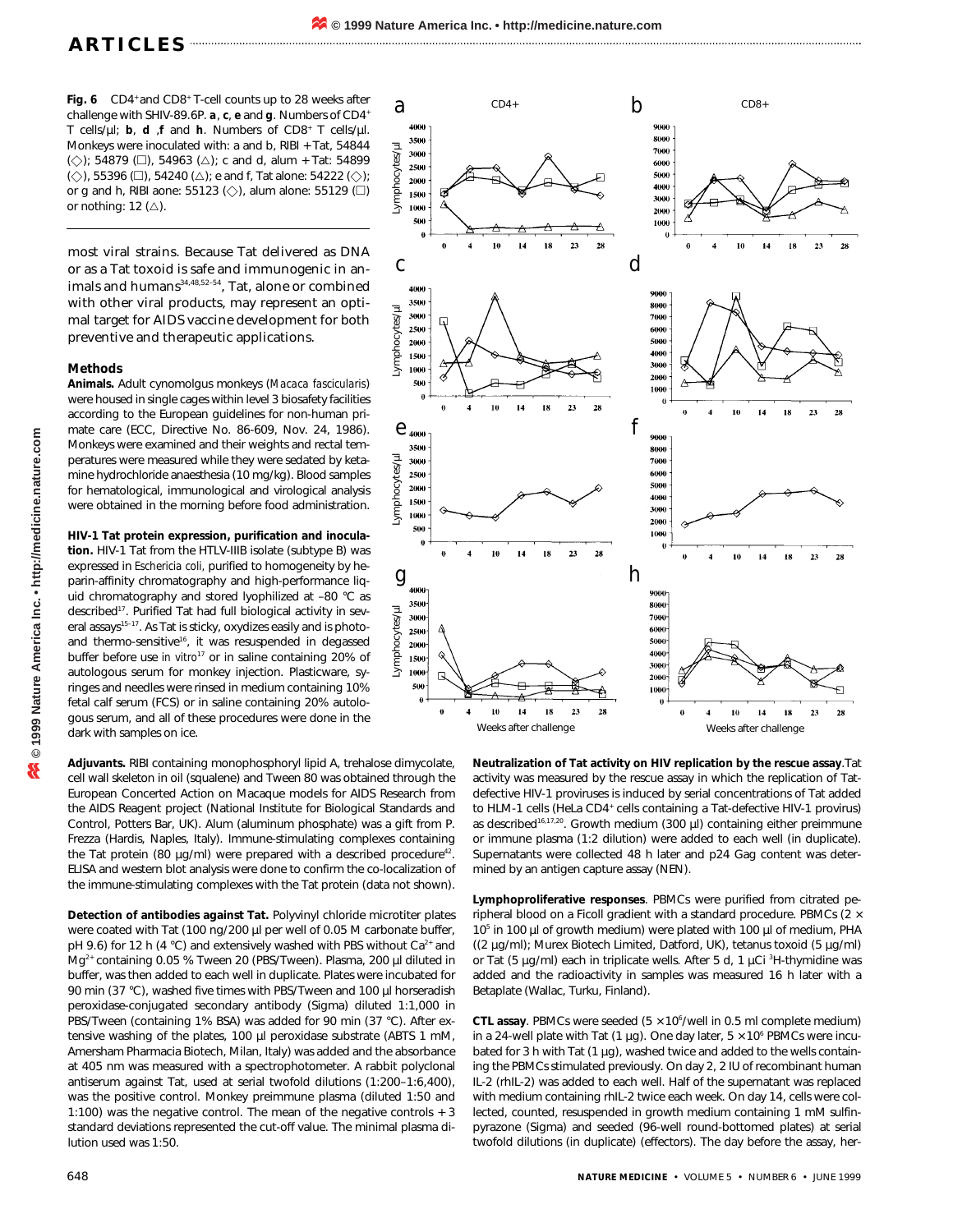pesvirus Papio-transformed autologous B lymphocytes<sup>55</sup> were pulsed overnight with or without Tat  $(4 \mu q/10^6 \text{ cells})$ ; targets), labeled with the fluorescence-enhancing ligand bis (acetoxymethyl 2,2':6',2"-terpyridine-6,6"-dicarboxylate (BATDA) according to the manufacturer's instructions (Delfia; Wallac, Turku, Finland)(ref. 56), and  $5 \times 10^3$  cells were added to the effectors. After 2 h, 20 µl of supernatants were mixed with 200 µl of Europium solution, and fluorescence was measured after 20 min with a time-resolved fluorescence reader (Victor; Wallac, Turku, Finland). The percent specific lysis was calculated for each effector:target ratio as follows: (test release–spontaneous release)/(maximum release–spontaneous release)  $\times$  100. The percent specific lysis against unpulsed autologous B lymphocytes was calculated and subtracted from the percent specific lysis against the Tat-pulsed targets. The assay was considered positive for values exceeding 10%.

**TNF-**α **production in PBMCs, CD8+ or CD8– T cells after Tat stimulation**. PBMCs were seeded (in duplicate wells) in a 24-well plate in 1 ml complete medium (1  $\times$  10<sup>6</sup> cells/ml) and stimulated with PHA (2  $\mu$ g/ml) or Tat (5 µg/ml). After 2 days, 100 µl of the cell supernatants was collected, and TNFα production was measured by ELISA as suggested by the manufacturer (Cytoscreen Monkey for TNF-α; Biosource, Camarillo, California).

To determine the cell source of TNF-α production, unfractionated PBMCs were seeded in a 6-well plate in 4 ml complete medium ( $2 \times 10^6$ ) cells/ml) and stimulated with Tat (5 µg/ml). After 2 d, cells were washed, counted and separated into CD8+ and CD8– cells using Dynabeads (Dynal, Oslo, Norway) following the manufacturer's instructions. The purity of the cell populations was evaluated by three-color FACS analysis using monoclonal antibodies against CD3, CD4 and CD8 . CD8– and CD8+ cells were separately plated ( $5 \times 10^4$  cells/well) in a total volume of 200  $\mu$ l in a U-bottomed 96-well plate in the presence of 2 U/ml of IL-2. Supernatants (100 µl) from the two different cell populations were collected after an additional 24 h, and TNF-α production was evaluated by ELISA.

**Skin tests for tetanus toxoid and Tat**. PBS containing 0.1% BSA (150 µl) alone (negative control) or with tetanus toxoid (7  $\mu$ g) or Tat (5 or 1  $\mu$ g) was injected intradermally on a shaved area of the upper back. Monkeys were assessed at 24, 48 and 72 h after this injection. The test was considered strongly positive (++) or positive (+) in the presence of induration and erythema with a diameter of ≥5 mm or 1–4 mm, respectively. Erythema without induration or erythema  $< 1$  mm were considered weakly positive  $(\pm)$  or negative (–), respectively.

**Generation of SHIV-89.6P virus stock, and** *in vivo* **and** *in vitro* **titration**. To prepare the virus stock, the parental SHIV-89.6P (ref. 47) (obtained from N. Letvin, Harvard Medical School, Boston, Massachusetts) was used to infect a cynomolgus macaque. At day 14 after infection, the monkey was killed and total or CD8<sup>+</sup> T cell-depleted cells obtained from spleen and lymph nodes were stimulated *in vitro* with PHA (2 µg/ml) and cultured in RPMI containing 15% FCS and 50 IU/ml of rhIL-2. Supernatants showing reverse transcriptase activity > 50,000 cpm/ml were pooled, centrifuged at 912*g* for 20 min (4 °C), clarified at 3,200*g* for 30 min (4 °C). The supernatant was then complemented with 10% of human serum AB0 and frozen at –152 °C. Frozen vials (0.5 ml) were then tested to determine the tissue culture infectious dose (TCID<sub>50</sub>) using CEMx174 cells, C8166 cells and PBMCs from four naive macaques.

To determine the MID<sub>50</sub>, the viral stock was titered in eight monkeys by intravenous inoculum of serial virus dilutions ( $5 \times 10^{-1}$  to  $5 \times 10^{-6}$ ). Infection was monitored by antibody response, plasma antigenemia and viremia, virus isolation, proviral DNA and CD4 T-cell counts. All these parameters were in the same range of those published<sup>47</sup> and those from six monkeys inoculated in our lab with the original virus stock from rhesus macaques. The MID<sub>50</sub> was then calculated according to Reed and Muench.

**Quantitation of the SHIV RNA copies in plasma**. The quantitation of plasma SHIV-89.6P RNA copies was done by the Chiron Corporation in the Chiron Diagnostics Reference Testing Laboratory (Amsterdam, the Netherlands) with a branched DNA signal amplification assay recognizing the *pol* region of the SIVmac strains as described<sup>57</sup>. The cut-off value was 1,500 RNA copies/ml; however, values less than 3,000 RNA copies/ml were not always reproducible.

**Quantitation of SIV proviral copies**. DNA was extracted from whole blood (QIAamp Blood Kit; Qiagen) and tested for amplification of the β-globin gene as described<sup>58</sup>. To determine the number of SIV proviral copies, semiquantitative DNA PCR was done to amplify a 496-bp region of the *gag* gene of SIV $_{\text{mac251}}$  with primers and methodologies described<sup>8</sup>.

**Virus isolation and cell associated viral load (cytoviremia)**. For virus isolation, CD8+ T cell-depleted PBMCs (3  $\times$  10<sup>6</sup>) were co-cultured with 1  $\times$  10<sup>6</sup> CEM  $\times$  174 cells in the presence of PHA (2  $\mu$ g/ml) for 2-3 d and cultured for 30–40 d in RPMI 1640 containing 10% FCS, antibiotics and rhIL-2 (50 IU/ml). The titer of p27 SIV-Gag antigen was determined twice a week.

For cytoviremia, serial twofold dilutions of CD8-depleted PBMCs  $(1 \times 10^6)$ to  $4.8 \times 10^2$  cells/well, in duplicate), were co-cultured with CEMx174 cells  $(1 \times 10^4$  cells/well) and assessed for the presence of p27 antigen production on day 12. The 50% endpoints were calculated with the method of Reed and Muench, and results are expressed as the number of infected cells per 1  $\times$  10<sup>6</sup> PBMCs.

**Determination of antibodies against HIV-2/SIV and HIV-1 Env in plasma and** *in vitro* **antibody production**. Antibody titers against SIV were determined by end-point dilution using an HIV-2 ELISA assay (Elavia, Ac- Ab-Ak II kit; Diagnostic Pasteur, Paris, France). Antibodies against HIV-1 Env in plasma were determined by HIV-1 Elisa assay (HIV-1/HIV-2 Third Generation Plus; Abbott, Chicago Illinois).

For the *in vitro* antibody production assay,  $2 \times 10^6$  PBMCs/well were seeded onto a 24-well culture plate with 2 µg/ml of PWM (Sigma) (ref. 59) and incubated for 7 d. Supernatants were then collected, centrifuged (3,200*g* for 10 min) and tested for HIV-1 Env antibodies.

**Detection of p27 'antigenemia'**. Levels of p27 SIV-Gag protein were measured in plasma by using an antigen capture ELISA assay (Innotest, Innogenetics, Zwijndrecht, Belgium) with a limit of detection of 20 pg/ml.

**CD4+ and CD8+ T-cell counts**. Citrated peripheral blood (80–100 µl) was stained with phycoerythrin (PE)-conjugated monoclonal antibodies against CD4 (Biosource, Camarillo, California) and with peridinin chlorophyll protein (PerCP)-conjugated monoclonal antibodies against CD8 (Becton-Dickinson, Mountain View, California) and analyzed with a FACScan cytometer and software (Becton-Dickinson, Mountain View, California) as described<sup>8</sup>. Isotype-matched PE- and PerCP-labeled antibodies were the negative controls. Absolute cell numbers were calculated from the blood cell counts.

#### *Acknowledgments*

*We thank all personnel responsible of the animal facility; C. Sgadari, D. Negri, I. Macchia, Z. Michelini, M. Barbisin, E. Salvi and C. Rovetto (Laboratory of Virology, Istituto Superiore di Sanità, Rome, Italy) for technical help; P. Markham and B.C. Nair (Advanced BioScience laboratories, Kensington, Maryland) for Tat protein production; A. Lippa and F. M. Regini for editorial assistance; and G. Benagiano (Director General, ISS, Rome, Italy) for his support to the study. This work was supported by Italian grants from the ISS, Rome, Italy, IX AIDS Project and from the Associazione Nazionale per la Lotta contro l'AIDS (ANLAIDS).*

#### RECEIVED 4 MARCH; ACCEPTED 25 MARCH 1999

- 1. Almond, N.M., & Heeney, J.L. AIDS vaccine development in primate models. *AIDS* **12**, 133–140 (1998).
- 2. Burton, D.R. & Moore, J.P. Why do not have an HIV vaccine and how can we make one? *Nature Med.* **4**, 495–498 (1998).
- 3. Berman, P.W. *et al*. Protection of chimpanzees from infection by HIV-1 after vaccination with recombinant glycoprotein gp120 but not gp160. *Nature* **345**, 622–625 (1990).
- 4. Girard, M. *et al.* Immunization of chimpanzees confers protection against challenge with human immunodeficiency virus. *Proc. Natl. Acad. Sci. USA* **88**, 542–546 (1991).
- 5. Stott, E.J. *et al.* Evaluation of a candidate human immunodeficiency virus type 1 (HIV-1) vaccine in macaques: effects of vaccination with HIV-1 gp120 on subsequent challenge with heterologous simian immunodeficiency virus-HIV-1 virus. *J. Gen. Virol*. **79**, 423–432 (1998).